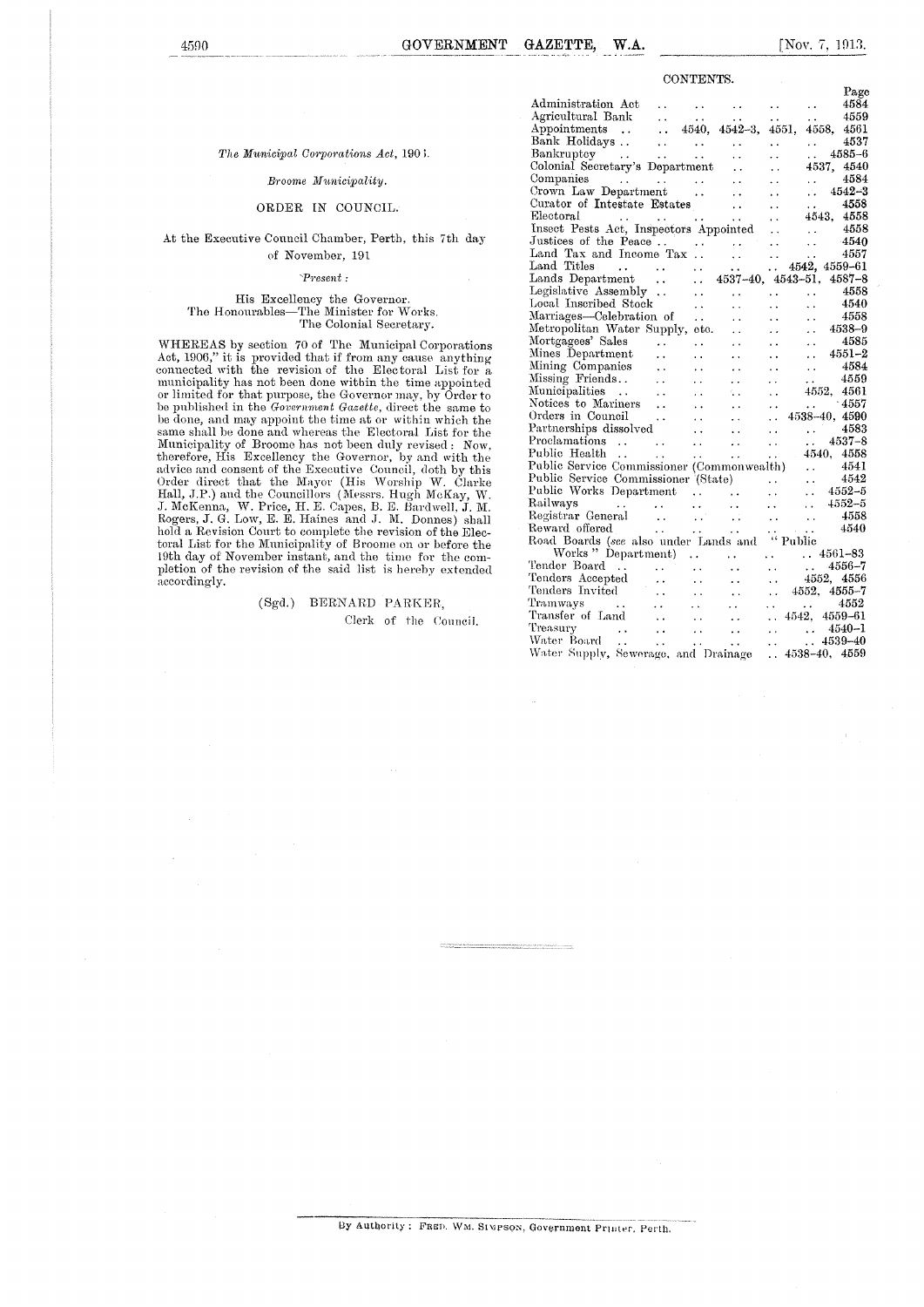

# Government Gazette

## PERTH, FRIDAY, 7 NOVEMBER 1913 No. 60

© STATE OF WESTERN AUSTRALIA

## **CONTENTS**

Administration Act Agricultural Bank Appointments Bank Holidays Bankruptcy Colonial Secretary's Department Companies Crown Law Department Curator of Intestate Estates Electoral Insect Pests Act, Inspectors Appointed Justices of the Peace Land Tax and Income Tax Land Titles Lands Department Legislative Assembly Local Inscribed Stock Marriages—Celebration of Metropolitan Water Supply, etc. Mortgagees' Sales Mines Department Mining Companies Missing Friends Municipalities Notices to Mariners Orders in Council Partnerships dissolved Proclamations Public Health Public Service Commissioner (Commonwealth) Public Service Commissioner (State) Public Works Department Railways Registrar General Reward offered Road Boards (see also under ''Lands'' and ''Public Works'' Departments) Tender Board Tenders Accepted Tenders Invited Tramways Transfer of Land